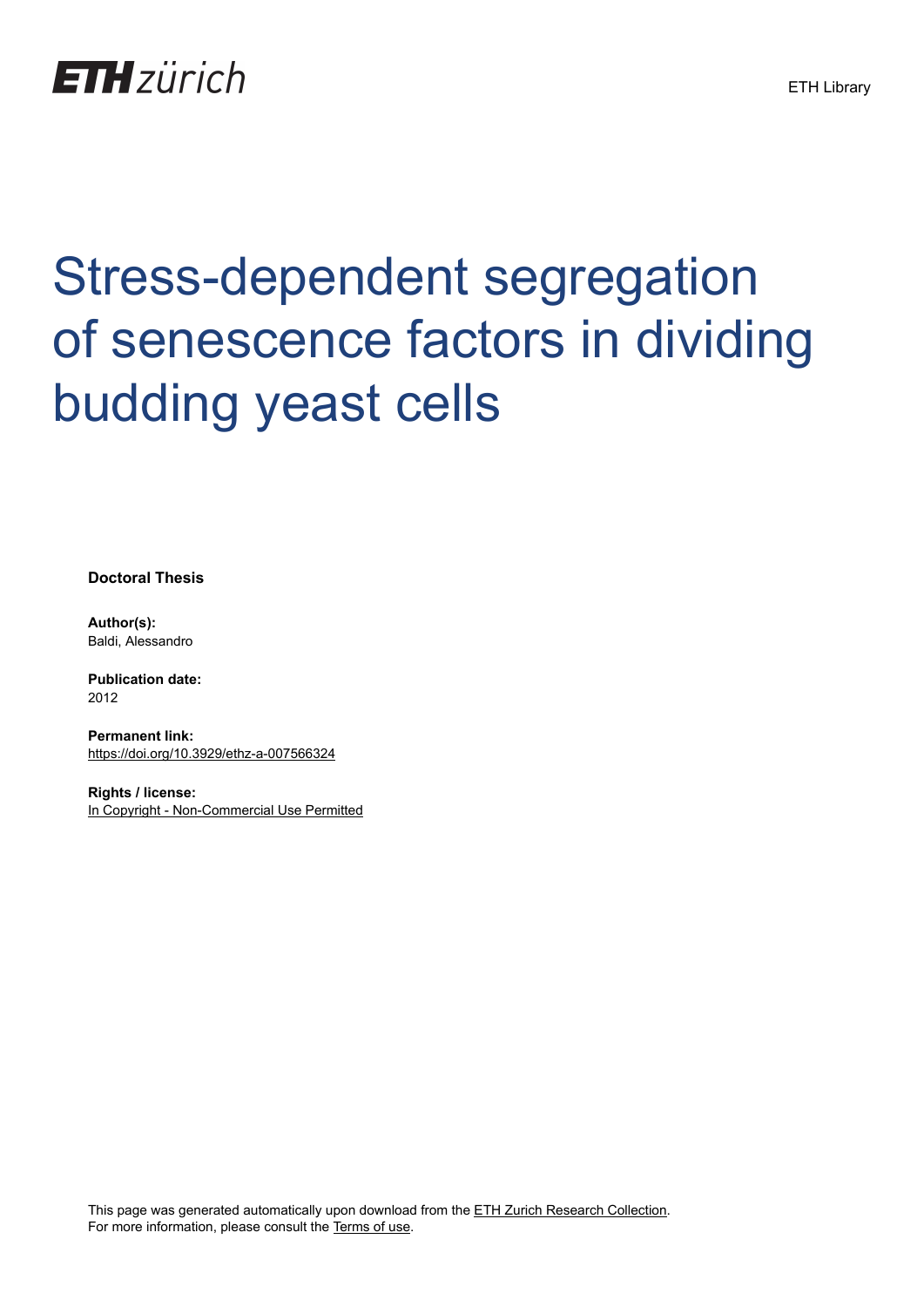## **Stress-Dependent Segregation of Senescence Factors in Dividing Budding Yeast Cells**

Diss. ETH Nr. 20466

A dissertation submitted to

### ETH ZÜRICH

for the degree of Doctor of Sciences

## presented by ALESSANDRO BALDI Dipl. Biol. ETH Zürich

Born 4.9.1980

Citizen of Zürich Accepted on the recommendation of Prof. Yves Barral, examiner Prof. Martin Ackermann, co-examiner Prof. Attila Becskei, co-examiner

2012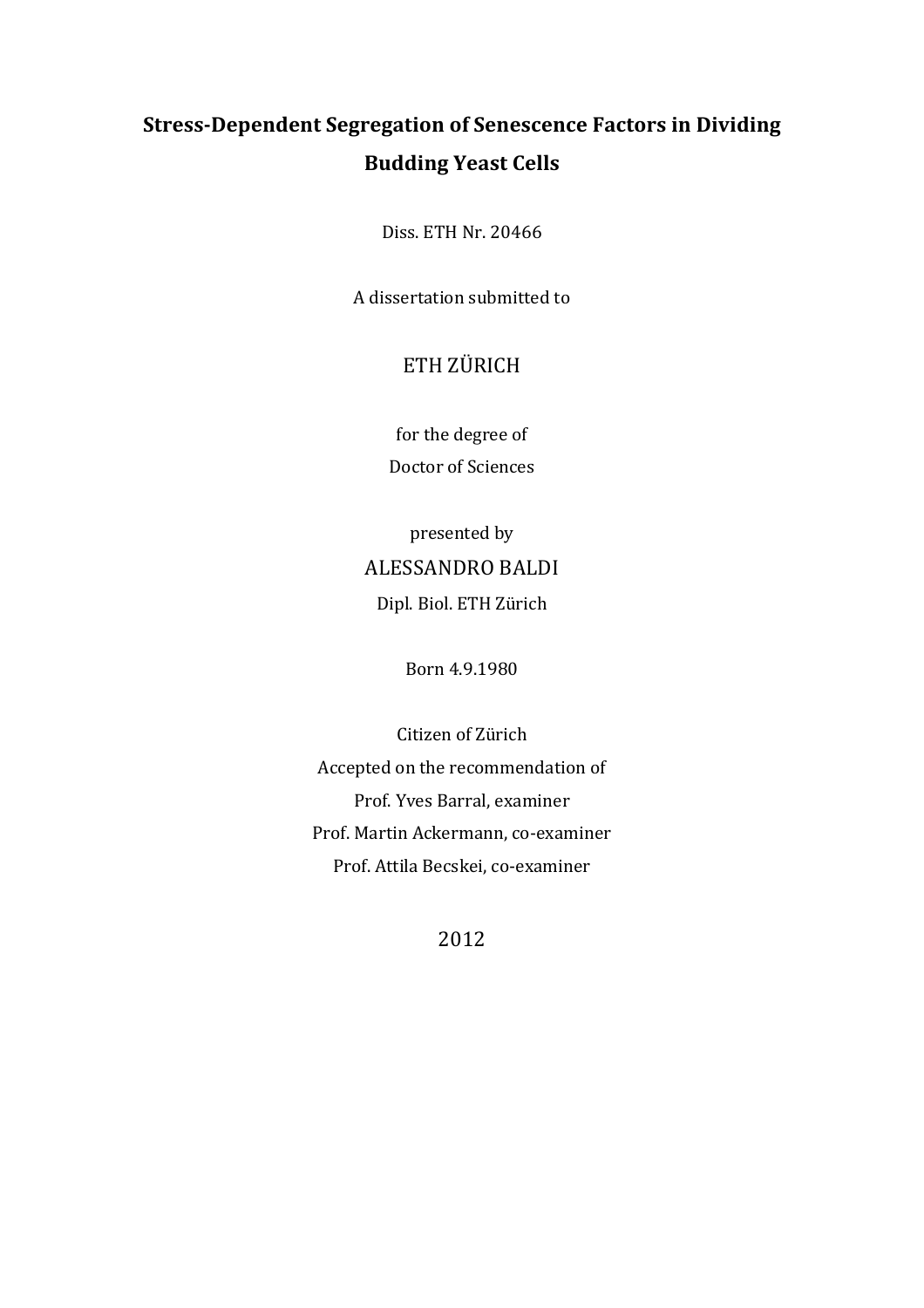#### **ABSTRACT**

Budding yeast cells divide in an asymmetric manner, and mother cells can be readily distinguished from daughters. Mother cells divide only a limited number of times and then die. The probability of dying increases with the number of divisions, which is a hallmark of aging. An important determinant of yeast aging is the accumulation of senescence factors such as circular DNAs in the mother cell. Different stresses and mutations are known to extend lifespan in yeast. Importantly, several genes and pathways that are implicated in lifespan extension in yeast have a similar role in aging in higher eukaryotes. However, little is known about how stress and mutations delay aging in yeast. In this work, we investigated how different mild stresses that are known to extend lifespan affect the segregation of aging factors. We found that heat stress led to enhanced transmission of DNA circles to daughter cells during cell division. This depended on the downregulation of a diffusion barrier in the nuclear membrane, which is under normal conditions important for the retention of circular DNAs in the mother. Heat-stressed cells were long-lived, and we showed that this was due to a reduction in diffusion barrier strength, which led to a more symmetric segregation of aging factors. We also tested the effect of caloric restriction on the nuclear diffusion barrier. Caloric restriction increased barrier strength, but had no effect on the segregation of circular DNAs. However, we found that early anaphase is delayed in caloric restricted cells, and that barrier upregulation is important for efficient retention of circular DNAs in these conditions. Our results establish that the asymmetry of yeast cell division is controlled in different stress conditions, and that this has important consequences for aging and potentially other processes.

4